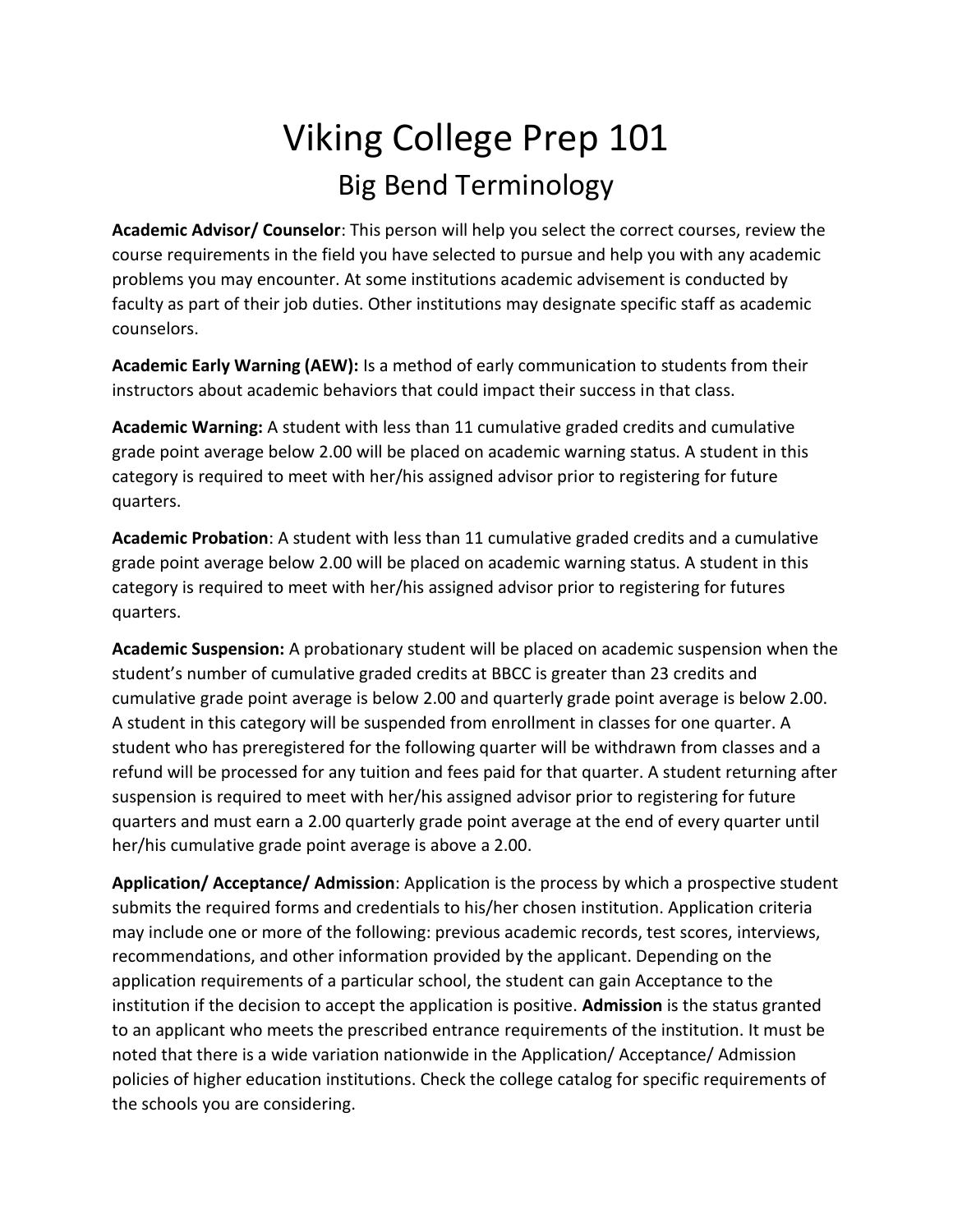**Arranged Courses:** Are courses that are offered online or as a hybrid (face-to-face and online) model.

**Associate's Degree**: The Associate's Degree is granted upon completion of a program of at least two but less than four years of college work. Associate of Arts and Associate of Science degrees are conferred upon students who successfully complete programs designed for transfer to a senior college. The Associate Degree requires completion of a minimum of 90 credit hours with a cumulative GPA of 2.0

**Associate of Applied Science Degree**: This degree is conferred upon students who successfully complete a program designed to lead the individual directly into employment in a specific career.

**Audit**: A student who does not want to receive credit in a course may, with approval of the instructor, audit the course as a "visitor." Changes from audit to credit are permitted after the  $10<sup>th</sup>$  instructional day of the quarter with instructor approval. Changes from credit to audit are permitted up to the final date to drop a class. Changes may not be made after the last day to withdraw unless approved by the instructor.

**Bachelor's Degree**: This is the undergraduate degree offered by four-year colleges and universities. The Bachelor of Arts degree requires that a significant portion of the student's studies be dedicated to the arts- literature, music, etc. The Bachelor of Science degree requires that a significant portion of the studies be in the sciences, chemistry, biology, math, etc. So if you are looking to go to medical school; for example, getting a Bachelor of Science in Nursing is one path that you may want to take. The minimum credit hour requirement for a Bachelor's Degree is 180 credit hours (quarter school) or 120 credit hours (semester school).

**Bookstore**: All colleges have book stores. It will generally stock all the books and other materials required in all the courses offered at the institution as well as providing supplies and clothing.

**Business Office**: The Business office is responsible for all financial transactions of the institution.

**Catalog**: The course catalog is a resource that provides detailed information regarding college policy, procedures, degree requirements, course descriptions, and other essential information for students, faculty, and staff.

**Canvas:** Canvas is our learning- management system at Big Bend Community College. Instructors use Canvas to share class materials on the Internet, including course syllabi, assignments, and grades. Even instructors who are teaching face-to-face courses use Canvas for sharing class materials and sending messages.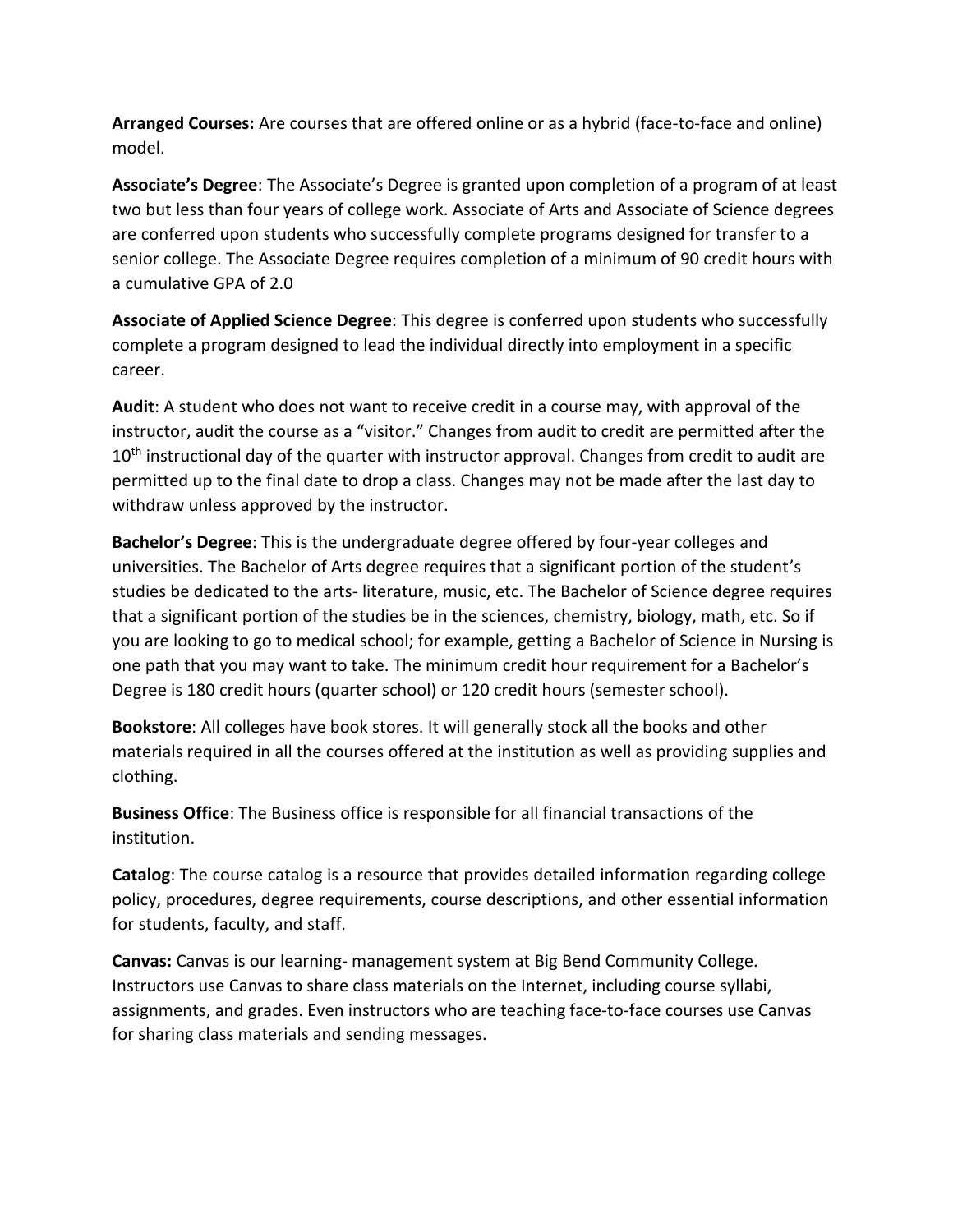**CLEP**: A College Level Examination Program can be administered to students who desire to obtain college credit by taking proficiency tests in selected courses. If the student scores high enough on the test, college credit can be awarded. There is a charge for each test taken.

**College**: A College is an institution of higher education that grants degrees and certificates. The term is also used to designate the organizational units of a university such as the College of Education or College of Engineering.

**College Bound Scholarship (CBS):** The College Bound Scholarship program is an early commitment of state financial aid to eligible students who sign up in middle school and fulfill the scholarship pledge.

**Concurrent Enrollment**: Is defined as credit hours earned when a high school student is taking a college course for both high school and college credit, during the high school day, on the high school campus, taught by a qualified high school instructor.

**Courses Numbers**: All courses are identified by numbers usually containing 3 or 4 digit; for example, Freshmen English might be 101. A course number beginning with a "0" indicates that it does not carry credit hours applicable to a degree.

**Credit Hours:** Courses taken in college are measured in terms of credit hours. To earn one credit hour, a student must attend class for one classroom hour (usually 60 minutes) per week for the whole quarter (usually 11 weeks). Classes are usually offered in 1-5 credit hour increments.

**Curriculum**: A curriculum is composed of those classes prescribed or outlined by an institution for completion of a program of study leading to a degree or certificate.

**Degree Audit**: An online advising tool that allows you to view degree and certificate requirements and track your completed coursework towards completion of chosen degree or certificate program. To use Degree Audit, you will need your student ID and PIN.

**Degree Requirements:** Those requirements prescribed by other institutions for completion of a program of study are generally termed degree requirements. Requirements may include a minimum number of hours, required GPA, prerequisite and elective courses within the specified major, and/or minor areas of study.

**Degrees**: Degrees are regards for the successful completion of a prescribed program of study. There are three basic types of degrees: Associate- obtainable at two-year community or junior college, Baccalaureate or Bachelor's- offered by four-year colleges and universities, and Graduate- Obtained after the bachelor's degree, i.e., Masters or Doctorate.

**Department**: A department is the basic organizational unit in a higher education institution, and is responsible for the academic functions in a field of study. It may also be used in the broader sense to indicate an administrative or service unit of an institution.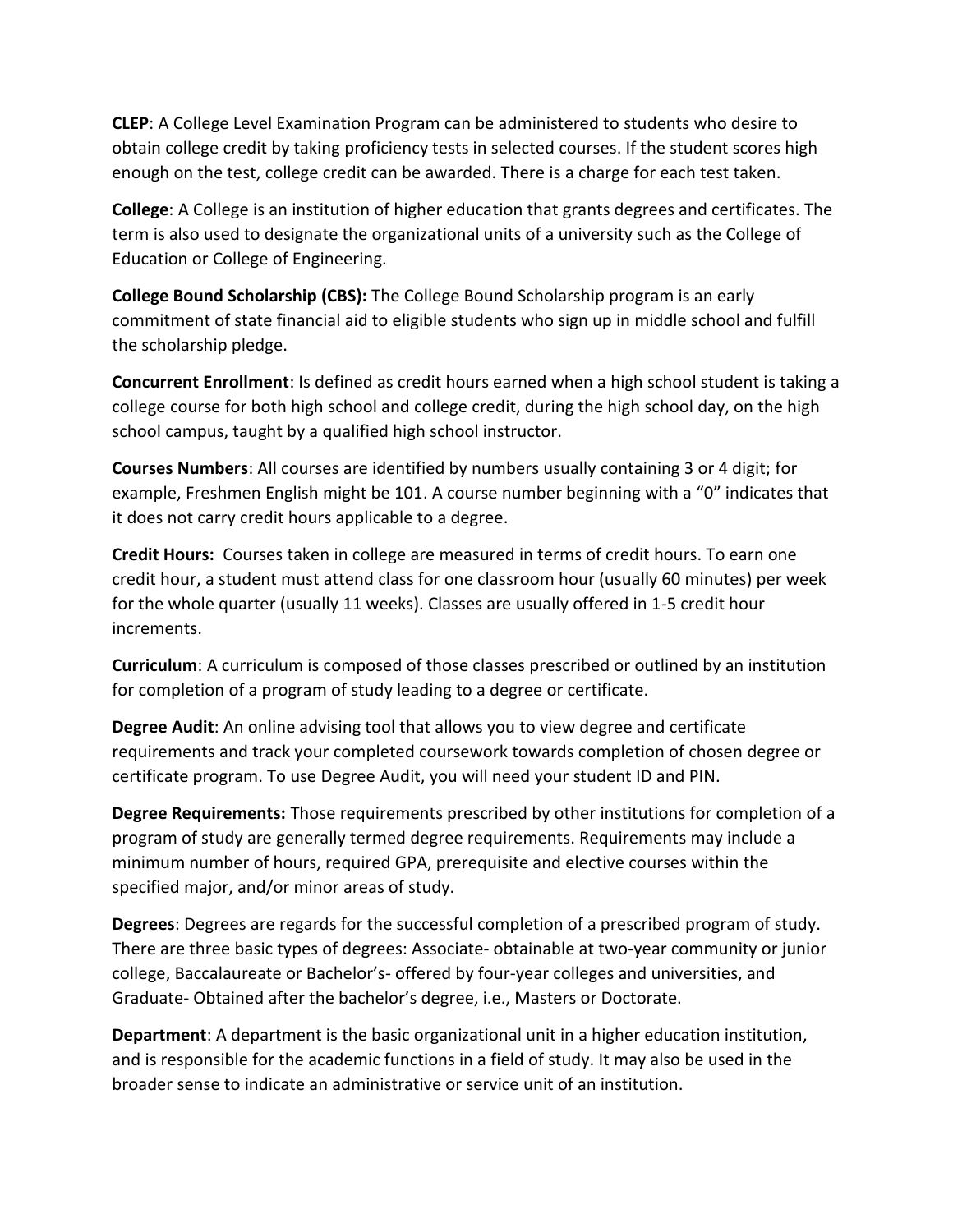**Direct Transfer Agreement (DTA):** The Direct Transfer Agreement or DTA, is an agreement between Washington State's community colleges and baccalaureate colleges and universities. It is for the benefit of Washington Community college students who are transferring their courses and credits to their intended four-year Washington institution.

**Disability Support Services (DSS):** The DSS office at Big Bend Community College provides voluntary and confidential support services for students with documented disabilities in one or more of the following categories: Deaf/Hearing, Speech/ Language, Blind/ Visual, Neurological/ Nervous System, Psychological/ Emotional, Mobility, Learning, Chronic/ Acute Health, and Temporary/ other.

**Drop and Add**: Students are generally permitted to drop courses from their class schedules and/or add other courses. Colleges allow varying lengths of time for students to add and drop classes. The college catalog or class schedule should note the correct procedures. Students usually need written approval from designated college officials to initiate dropping or adding a class.

**Enrollmen**t- This is the procedure by which students choose classes each quarter. It also includes the assessment and collection of fees. Pre-enrollment is the method by which students select courses well in advance of the official enrollment date of the next term.

**Expected Family Contribution (EFC):** Is a term used in the college financial aid process in the United States to determine an applicant's eligibility for need-based federal student aid, and in many cases, state and institutional aid. It is an estimate of the parents' and/or student's ability to contribute to post-secondary education expenses.

**Extra-Curricular Activities**: These are non-classroom activities that can contribute to a wellrounded education. They can include such activities as athletics, clubs, student government, recreational and social organizations and events.

**Faculty:** The faculty is composed of all persons who teach classes for colleges.

**FASFA:** Free Application for Federal Student Aid. The almost universal application for financial aid, including loans, grants, college work-study and other federal and state programs. It is often required before a student can be considered for scholarships also.

**Fees**: Fees are additional charges not included in the tuition. Fees may be charged to cover cost of materials and equipment needed in certain courses, and they may be assessed for student events, programs, and publications.

**Final Exams (Finals):** These are usually given during the last week of classes each quarter. The type of final administered in a course is left to the discretion of the instructor. Final exams are given on specified dates that may be different than the regular class time, and are usually listed in each quarter's class schedule.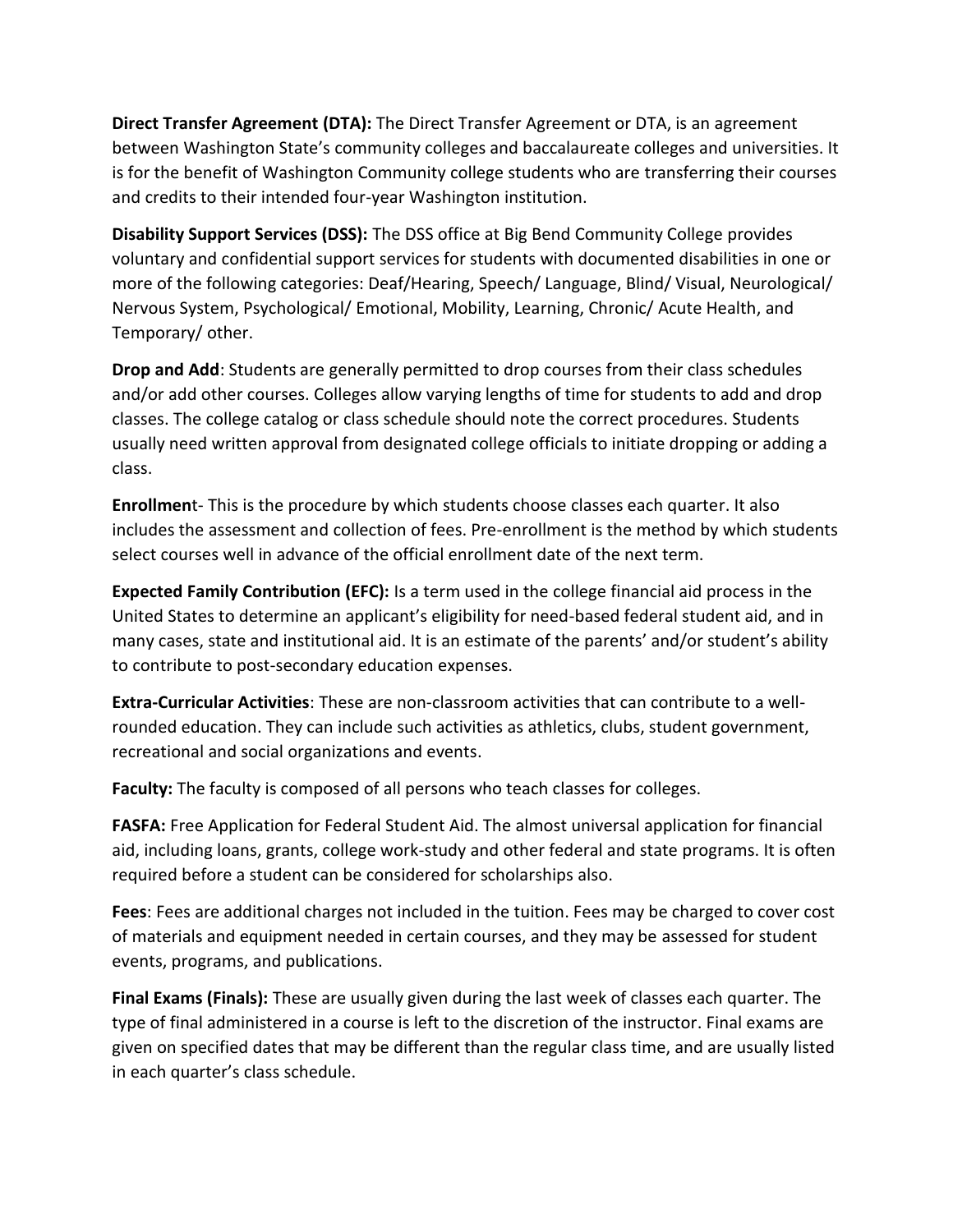**Financial Aid**: Aid is made available from grants, scholarships, loans, and part-time employment from federal, state, institutional, and private sources. Awards from these programs may be combined in an "award package" to meet the cost of education. The types and amounts of aid awarded are determined by financial need, available funds, student classification, academic performance, and sometimes the timeliness of application.

**Full-Time Enrollment/ Part-Time Enrollment**: A full-time student is enrolled in 12 or more credit hours in a quarter. A part-time student is enrolled in less than 12 credit hours in a quarter.

**Honor Roll:** Students are placed on honor rolls for GPAs above certain specified level. Criteria for President's, Dean's or other honor rolls vary at different institutions. In most cases, students must be enrolled full-time to be eligible.

**Humanities Courses:** Humanities courses are classes covering subjects such as literature, philosophy, foreign languages, and fine arts. Most undergraduate degrees require a certain number of humanities credit hours.

**Community College**: Community College is a two- year institution of higher education. Course offerings generally include a transfer curriculum with credits transferable toward a bachelor's degree at a four-year college and an occupational or technical curriculum with courses of study designed to prepare students for employment in two years.

**Education Plan:** An education plan, is a step-by-step guide based on requirements to meet your academic goals and how soon you would like to complete them. Planning ahead will ensure you take your courses in the right sequence to enroll in the courses you need, when you need them.

**Lecture/ Laboratory/ Discussion Classes**: In lecture classes, students attend class on a regular basis and the instructor lectures on class material. Laboratory classes require students to perform certain functions in controlled situations that help them test and understand what is being taught in the lecture. Discussion classes offer students the opportunity to talk about material being taught, ask questions, and discuss material with their classmates. Discussion classes are often taught by Masters or Doctoral Students and are becoming more common on college campuses.

**Global PIN:** A Global PIN allows students to access their student records online and to register for classes. Global PINS will be their date of birth (MMDDYY).

**Grade Point Average (GPA)/ Letter Grade**: Most colleges use both letter grades and GPAs in determining students' grades. Grades at most colleges are figured using the following method: As are worth 4 points, Bs are worth 3 points, Cs are worth 2 points, Ds are worth 1 point, and Fs are worth 0 points. To figure out a GPA, simply multiply the number of hours a course is worth by the number of points for the letter grade, then add up the totals for each course and divide by the number of credit hours. The result is the grade point average. Student must earn a quarterly GPA of 2.00 or better to receive financial aid funding. They must have a minimum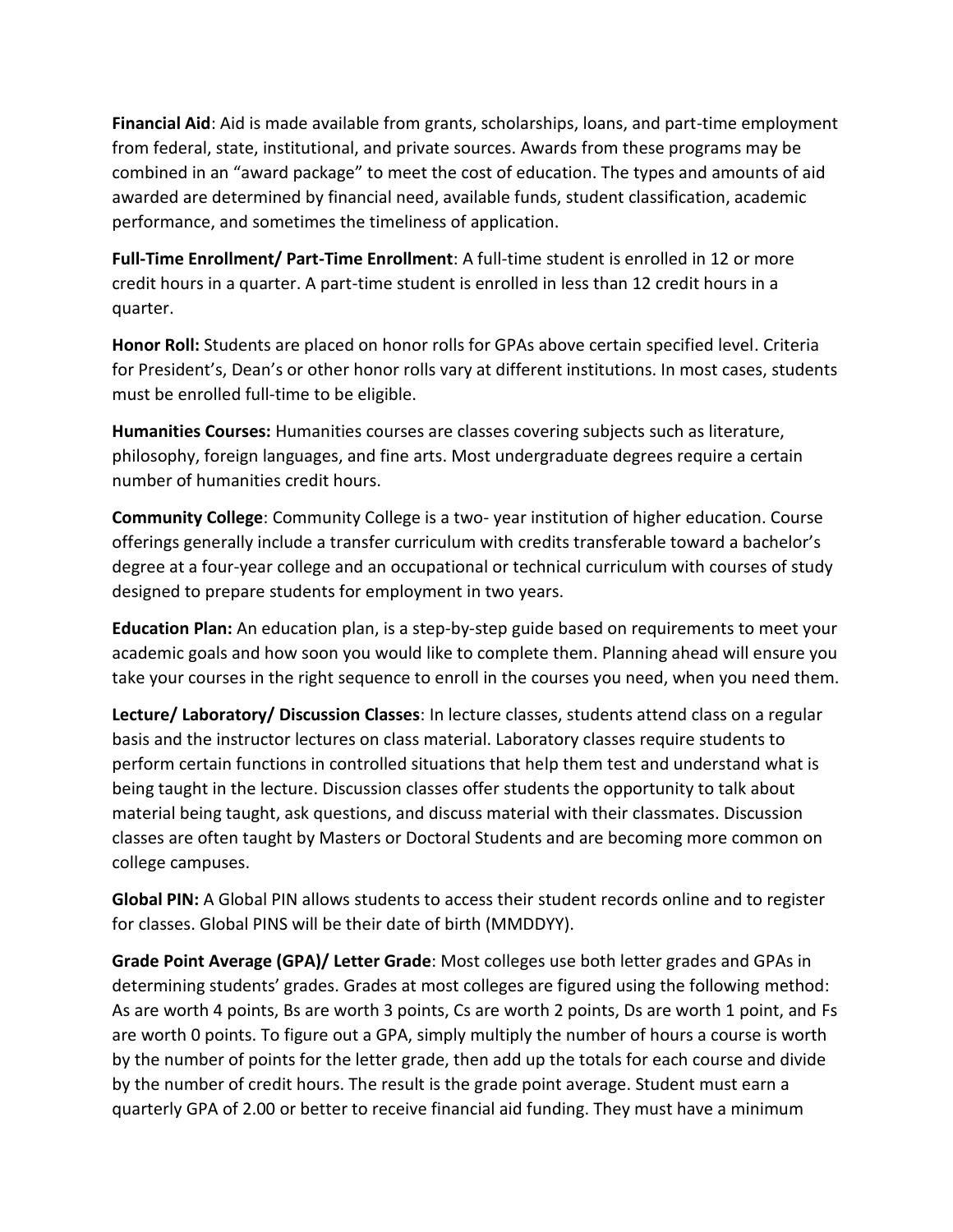2.00 cumulative college level GPA at the end of their sixth quarter of attendance. Students who fail to meet this requirement will be placed on Financial Aid Warning or Suspension.

**Major/ Minor:** A major is a student's chosen field of study. It usually requires the successful completion of a specified number of credit hours. A minor is designated as a specific number of credit hours in a secondary field of study.

**Maximum Timeframe:** Students can receive financial aid funding for cumulative attempted credits up to 125% of the credits required to complete the degree/certificate program.

**Mid- Term Exams (Midterms):** During the middle of each quarter, instructors may give midterm exams that test students on the material covered during the first half of the semester. Some classes have only two tests, a midterm and a final.

**Non-Credit Courses**: These are classes or courses that do not meet the requirements for a certificate of a degree at a given institution. Non-credit courses may serve one of several purposes: to explore new fields of study, increase proficiency in a particular profession, develop potential or enrich life experiences through cultural and or/ recreational studies.

**Faculty Office Hours:** In college, your instructors will provide you with a set of regularly scheduled times when they are available to meet with you outside of class to discuss questions that you might have about the course or assignments.

**Open- Door institution**: Open-door institutions are usually public two-year community colleges. The term open-door refers to an admissions policy that states that anyone who is 18 years of age or older, whether or not a high school graduate, can be admitted to that college.

**Pace of Progression:** Pace of progression is a measure of a student's successful progression through an eligible program. All aid recipients must complete a minimum of 67% of all attempted credits. Attempted credits are based on enrollment level on the 4<sup>th</sup> class day of each quarter. All attempted credits are evaluated to determine completed credits including those with "I", "F", "N", "W", or "0.0. grades and repeated courses. Credits transferred to BBCC count both as attempted and completed credits. The pace is calculated by dividing the number of credits successfully completed by the total of attempted credits. Students who fail to meet these requirements will be placed on Financial Aid Warning or Suspension.

**Pass/Fail Courses**: Pass/Fail courses do not earn letter grades or grade points for students. If a student passes a pass/fail course, he/she receives a "P" (pass) on the transcript and the credit hours. If the student does not pass the course, they will receive an "F" (fail) on the transcript and no credit hours. The evaluation for the pass/fail course is not figured into the student's GPA.

**Prerequisite Courses**: A prerequisite course is a course taken in preparation for another course. For example Accounting I is a perquisite for Accounting II.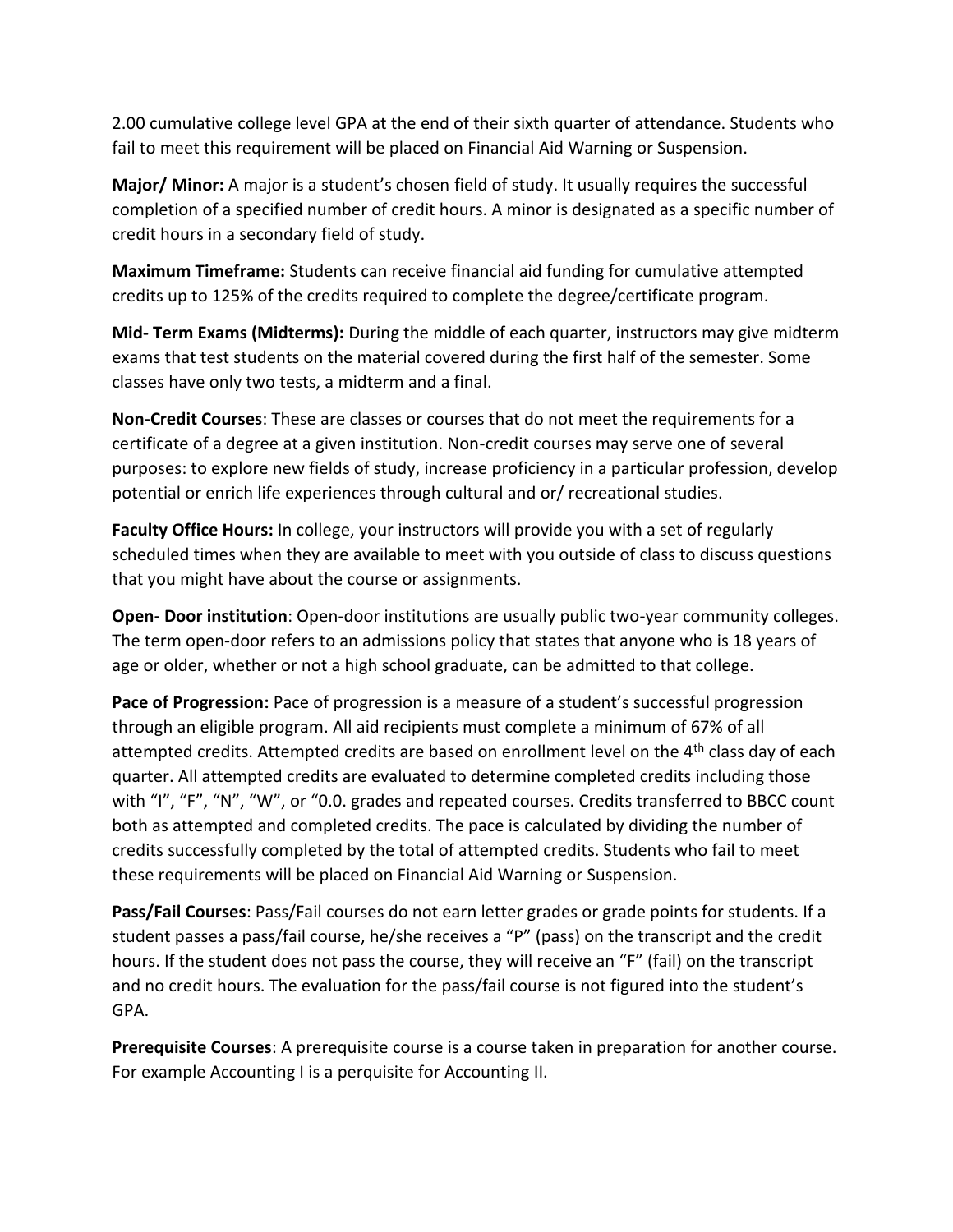**Registrar**: The registrar of an institution is responsible for the maintenance of all academic records and may include such duties as: maintenance of class enrollments, providing statistical information on student enrollment, certification of athletic eligibility and student eligibility for honor rolls, certification of eligibility of veterans, and administering probation and retention policies and verification of the completion of degree requirements for graduation.

**Registration Access Time**: Is an appointment time when students are able to register according to the number of total credits they have earned. Continuously enrolled students are issued registration access times based on the total number of credits earned. Current students may find their access time at the BBCC Student Kiosk at [www.bigbend.edu.](http://www.bigbend.edu/) Former student will need to contact the Admissions/Registration Office for a registration appointment.

**Satisfactory Academic Progress (SAP):** Is used to define successful completion of coursework to maintain eligibility for student financial aid.

**Schedule of Classes**: Colleges publish and distribute a Class Schedule each quarter, during the previous quarter. With the help of counseling advisors and/ or faculty members, students make up their own individual class schedules for each quarter they are enrolled. Courses are designated in the Class-Schedule by course department, course number, time, and days the courses meet, the room number and building number, and the instructor's name. A class schedule is also simply a list of classes a student is taking, which includes course name and number, time and location of the class, and possibly instructor.

**State Need Grant (SNG):** The State Need Grant program provides need-based financial aid to income –eligible students pursuing postsecondary education. Eligible students have a household income that is less than 70 percent of the state's median household income.

**Student Identification Card (SID):** A student I.D. is usually required in college. It is similar to a driver's license and generally includes a photograph of the student, student number (SID number), the student's name, the name of the college and possibly the semester enrolled. The card is often required for admittance to functions sponsored by the college.

**Student Success Center**: The student success center is committed to serving students by providing resources that will help them achieve their educational goals at Big Bend Community College. The Student Success Center offers the following services to our students: Book and laptop checkout, Computer Lab, group and individual study sessions, tutoring, peer mentoring, university connections, and workshops and access to campus resources.

**Trio Student Support Services**: The TRIO-SSS Program is designed to assist and encourage students to aspire to achieve their goals and successfully complete their degree program. The program is committed to assisting students with a smooth transition to the next step in their education or career, and mapping out the pathway for a successful future. The TRIO-SSS Team assist students in overcoming the challenges and barriers of higher education, while giving students the support they need to accomplish their goals.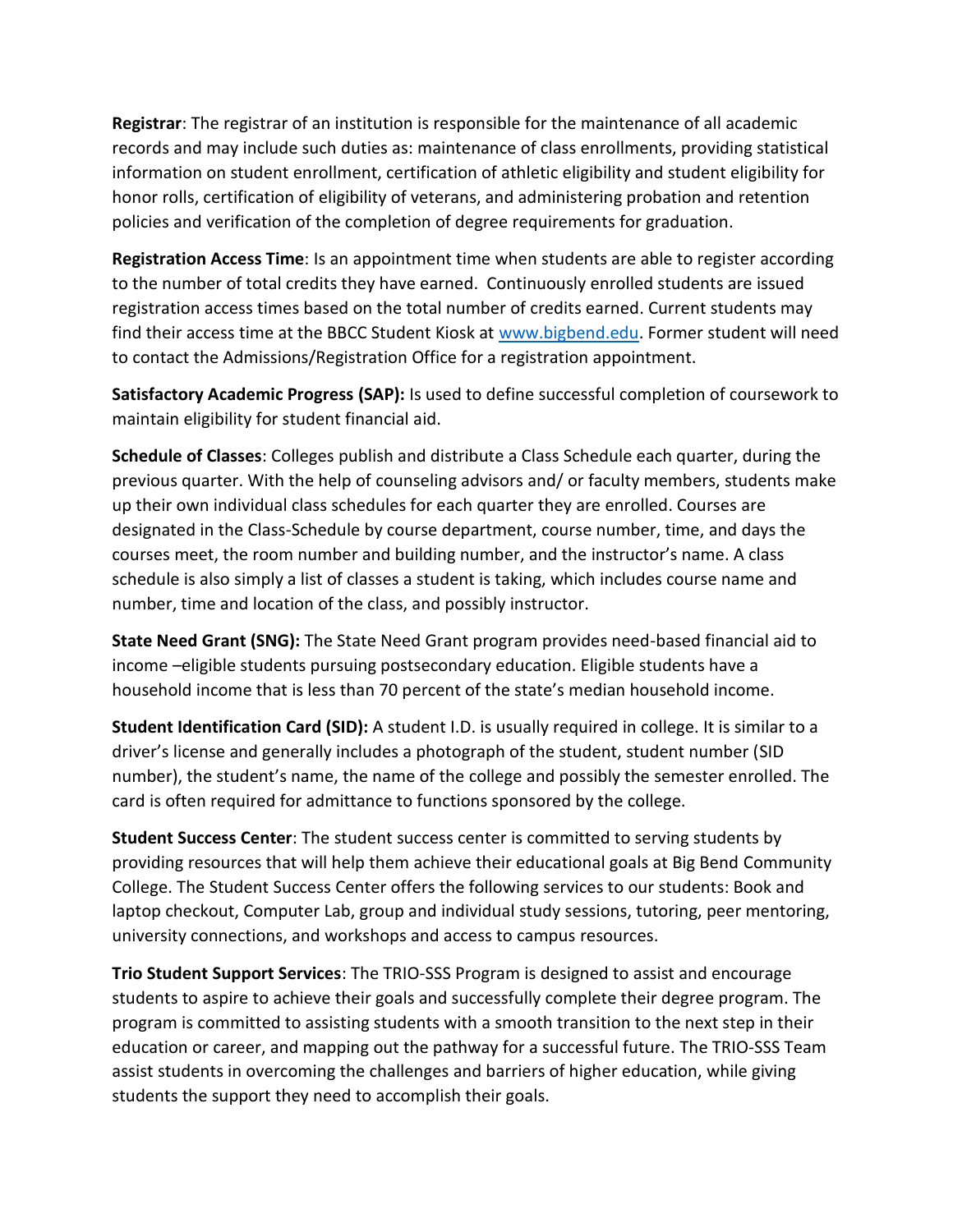**Supplement Instruction**: The Supplemental Instruction (SI) program provides peer-facilitated group study sessions led by qualified, trained, and teacher recommended SI leaders who attend classes with students and encourage them to practice and discuss course concepts in sessions. Sessions are open to ALL students who want to improve their understanding of the material, as well as improve their grades.

**Syllabus**: An outline of the important information about a course. Written by the professor or instructor, it usually includes important dates, assignments, expectations, and policies specific to that course. Some are quite lengthy.

**Textbooks**: Books required of students enrolled in college classes. Instructors notify students which books they must purchase (and sometimes additional, optional textbooks) at the beginning of each quarter. Students can purchase new or used textbooks, or rent textbooks.

**Transcript**: The transcript is a permanent academic record of a student at college. It may show courses taken, grades received, academic status and honors received. Transcripts are not released by the college if the student owes any money to the college.

**Transfer of Credits**: Some students attend more than one institution during their college career. When they move or transfer from one college to another, they also transfer accumulated credit hours from the former institution to the new one. The new institution determines which courses will apply towards graduation requirements.

**Tuition**: Tuition is the amount paid for each credit hour of enrollment. Tuition does not include the cost of books, fees, or room and board. Tuition charges vary from college to college and are dependent on such factors as resident or out-of-state status, level of classes enrolled in (lower, upper or graduate division), and whether the institution is publicly or privately financed.

**Tutor**: A tutor is a person, generally another student, who has completed and or demonstrated proficiency in a course or subject, and is able to provide instruction to another student. Tutors usually help students better understand course material and make better grades.

**Undergraduate**: An undergraduate is a student who is pursuing either a one- , two, or four-year degree.

**University**: A university is composed of undergraduate, graduate, and professional colleges and offers degrees in each.

**Washington Application for State Financial Aid (WASFA):** The Washington Application for State Financial Aid or WASFA is a free application for non-citizens to apply for student financial aid in Washington State. Upon Successful completion of a WASFA, the college(s) you choose will use the information you provide to determine your eligibility to receive Washington State Financial aid, including State Need Grant, the College Bound Scholarship, or State Work Study